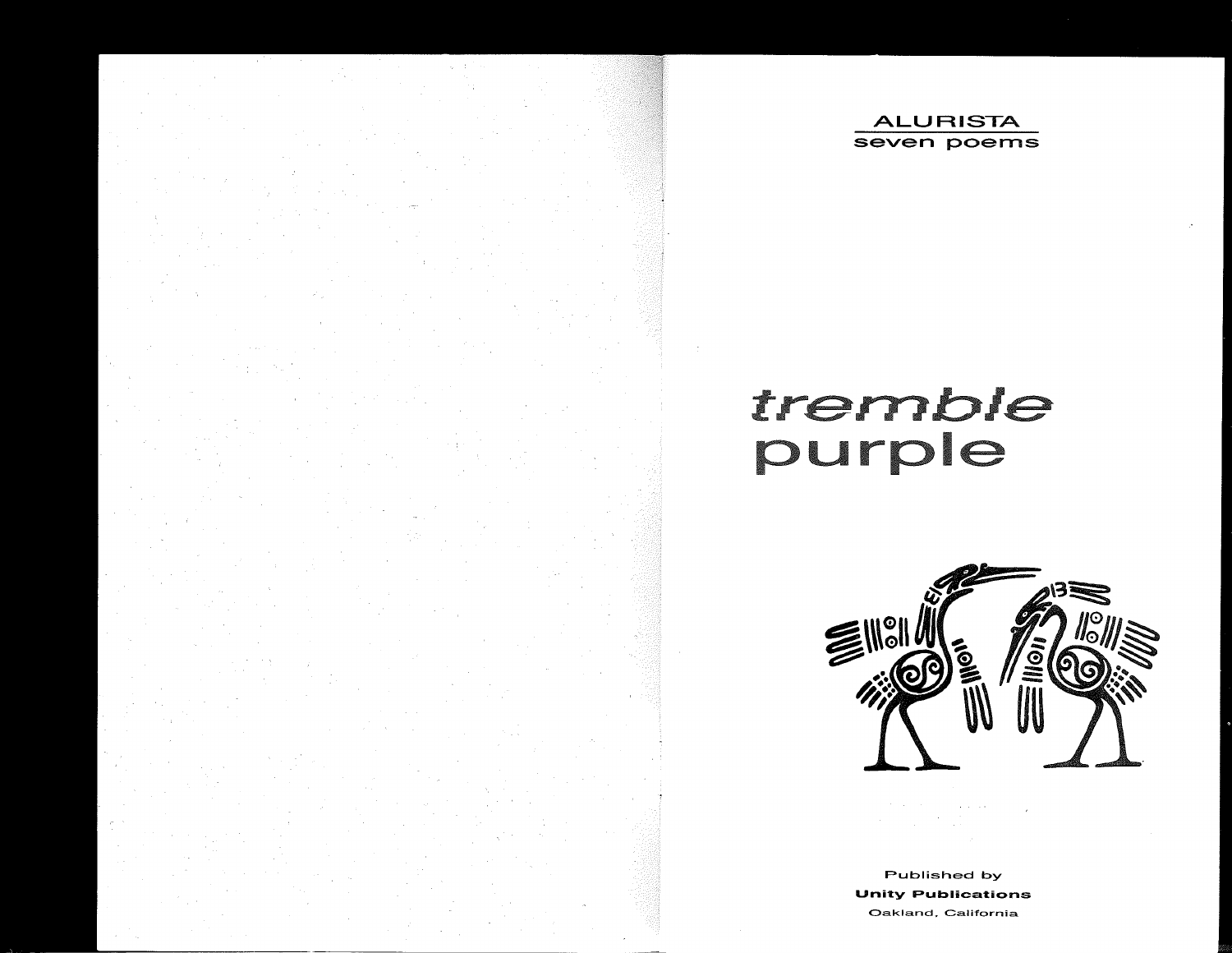### [ "'" , '" ,.;

| about the poet  |    |
|-----------------|----|
| yes             | 4  |
| lastango views  | 6  |
| solicit         | 10 |
| tremble purple  | 12 |
| morada telúrica | 16 |
| left just       | 20 |
| on the beach    |    |

Copyright © 1987 by Unity Publications P.O. Box 29293, Oakland, CA 94604 All rights reserved.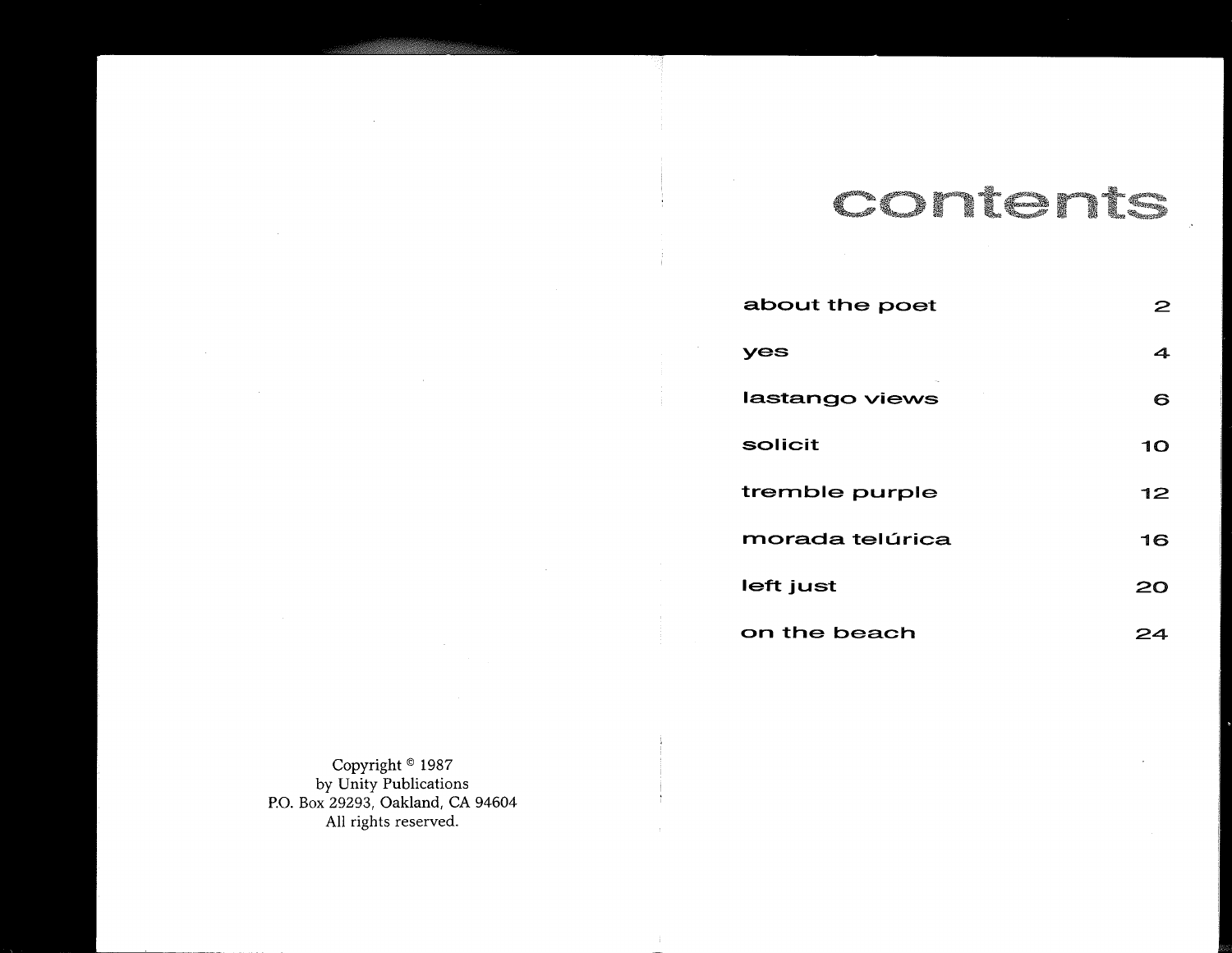## **a.bout the poet**

**Alurista** is one of the most significant and widely acclaimed Chicano poets. He has published six collections of poetry: *floricanto en aztlan* (1971, reprinted in 1976), *nationchild plumaroja* (1971, reprinted in 1982), *timespace huracan* (1976), *aunque (1979), spik in glyph?* (1981), and *return* (1982). He has recited his poetry throughout the United States, Mexico, Germany, Holland and France.

Alurista has also edited 24 books to date, as well as the journal *MAIZE.* He is presently West Coast Editor for three literary and academic journals: *Confluencia, Imagine,* and *ViAztlan.* The most recent videotape about Alurista, "Torn in Two," was aired nationally on PBS television and received an Emmy Award. His work is being collected in the "Mexican-American Archives at the Benson Collection: A Guide for Users," University of Texas, Austin.

Alurista is a professor and scholar, having obtained his Ph.D. in Spanish and Latin American literature, and he was awarded the Jr. MacArthur Chair in Spanish by Colorado College in 1984 for his teaching excellence. He is an Assistant Professor of Spanish at Cal Poly U. in San Luis Obispo, California.

Alurista also has a long history in the Chicano Movement going back to the 1960s. He helped organize the first national Chicano Moratorium Against the Vietnam War, was a founding member of MEChA in San Diego, and founded the first Chicano Studies program in the country at San Diego State University. He helped initiate *La Verdad,* the first Chicano newspaper in San Diego, and was an author of *EI Plan Espiritual de Aztldn.*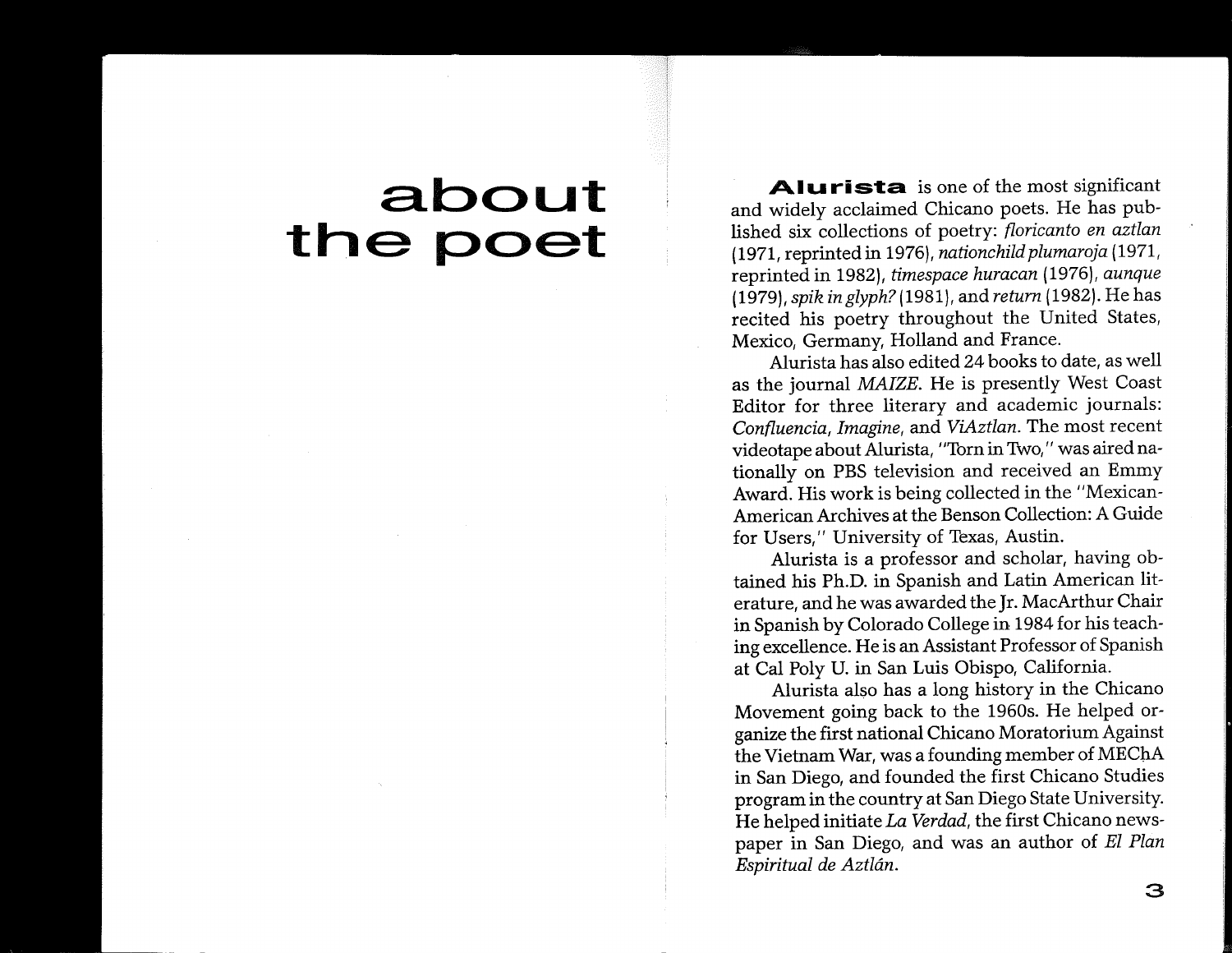Trecetthuine

**yes** 

yes, four nipple rocking to the songdance whisper the sea, the sand, the wind whooshing flute fountain whistle yes, it is raining and the morning mist beckons the sun dawn's veil hovers columns of hunger columns of drought long for quiet death peacefully, dusk vultures sit trading guns it continues to not let be, yes to be naught no tender touch no kiss, this here bombing, no, no not playing nipples be uprooting wombs it is not powdered death that people seek the glory of "progress" be nightmare peace remains a dream, a child yes, a smile a rainbow a flower and a song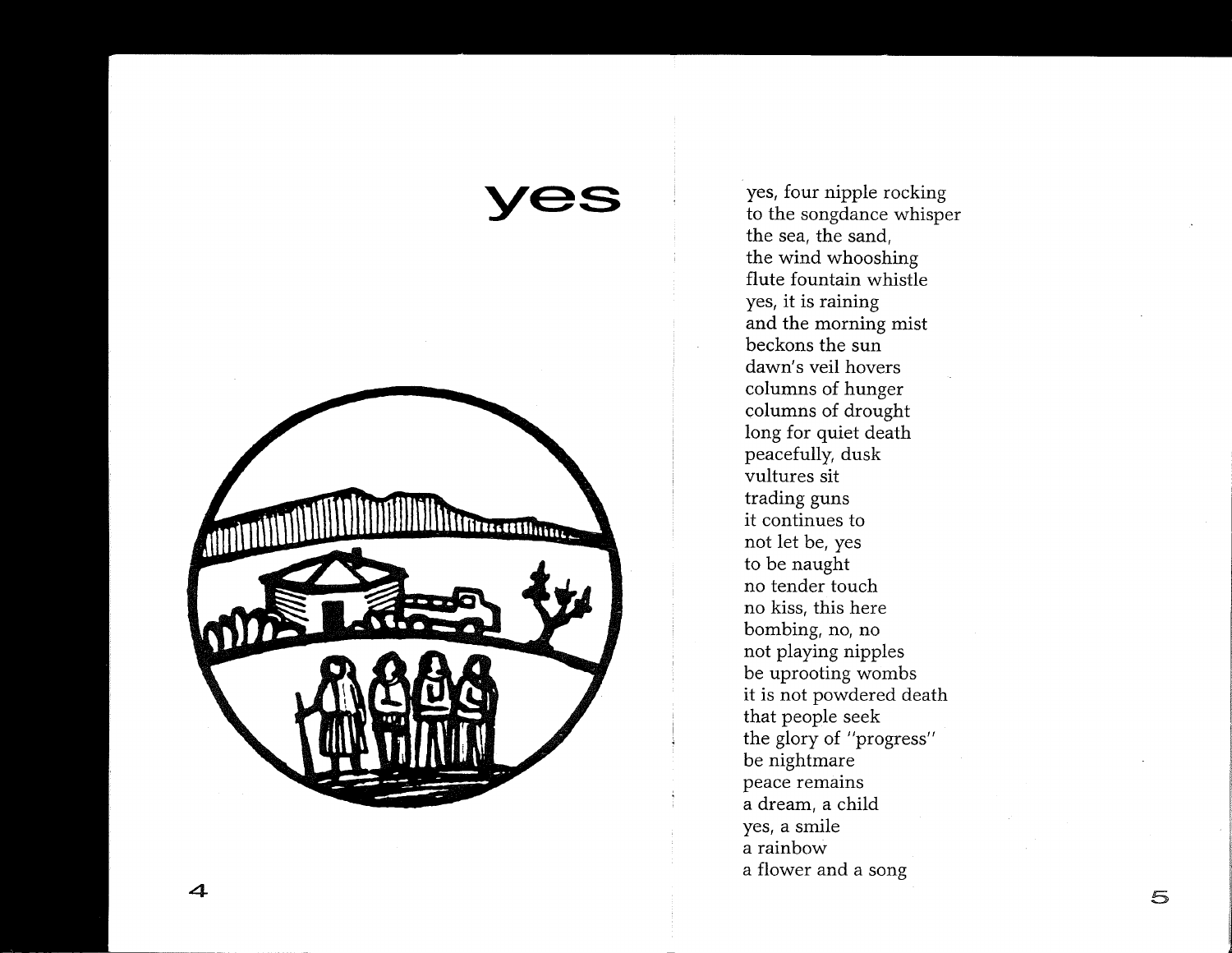## **Iastango**<br>**Views**



ALFREDO ZALCE

#### OUESTION:

secretary of agriculture, sir given the present technologicoindustreal state ... is it feasible for the United States of America to end hunger, to feed the world?

#### NEWS:

millions of gallons of milk will b emptied into the sea this year, this year thousands of agrifarms will receive subsidies in order not to farm, this year meagatons of cheese will end up in the caves, this year the number of tractors assembled shall be curtailed, this year the production of canned food will be reduced, this year more weapons will be sold than food.

#### SECRETARY:

WELL, WELL, WELL ...

the problem is rooted in the proliferation of third world people, it is necessary to sterilize poor nations such as those in Asia, Africa, and Latin America.

#### A HINDI:

our children are our zebus and our tractors. a large family allows us to till more land. even so we lack good seed and organic fertilizers. our children are our tele vision.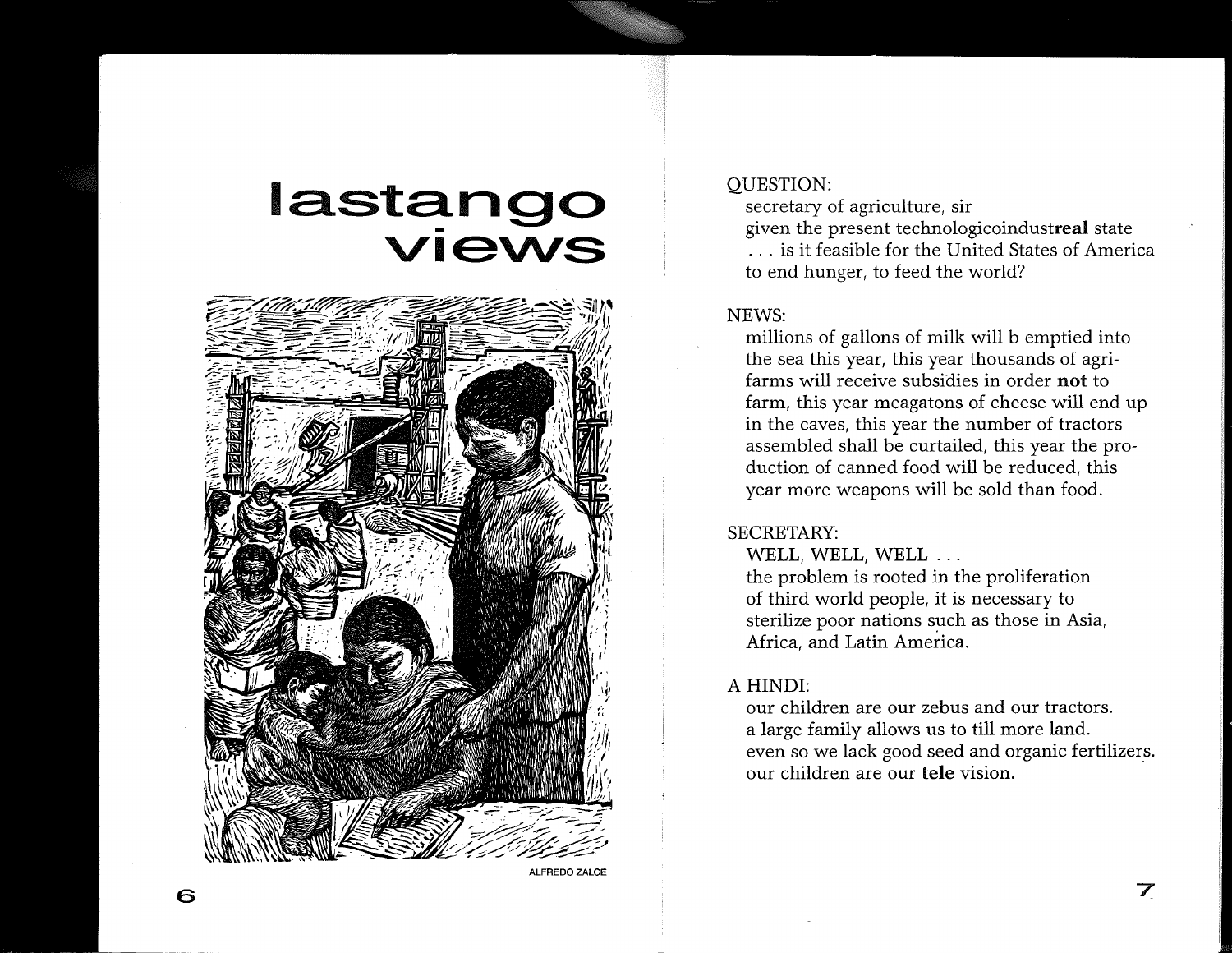#### QUESTION:

can the United States end world hunger?

#### SECRETARY:

WELL, WELL, WELL ...

we must end communism, put an end to overproduction,

we must definitely end with "idleness", we must terminate guerrillas, sex must be abolished.

#### NEWS:

millions die of hunger in the third world. agrarian reform suffers, still, from paralysis. the corn fed northamerican cows could nourish the entire planet. dogs eat better in the U.S. of A. than any citizen in the third world. the cost of a nuclear warhead would land a tractor within the reach and use of every Asian, African, and Latin American small farm . . . diesel and all.

#### QUESTION:

without beating around the bush this time, secretary, sir, please answer the question.

#### SECRETARY:

WELL, WELL, WELL ... the problem is rooted in corruption. we must terminate corruption! we must terminate drug trafficking! we must terminate insurgency! we must terminate natality! we must terminate, terminate, terminate!

#### QUESTION:

once and for all! answer yes or no! can the United States end world hunger?!

#### SECRETARY:

WELL, WELL, WELL ... well, of course, as they say in Latin America si sinior! **if the price is right!** 

#### SLOGANS:

PRODUCE WEAPONS NOT FOOD WAR ON SALE EXTINGUISH SEX FEED THEM BULLETS THERE WILL BE NO BREAD

#### MEDITATION:

end hunger or terminate man? liberty, community, and bread or bombs? just us or justice?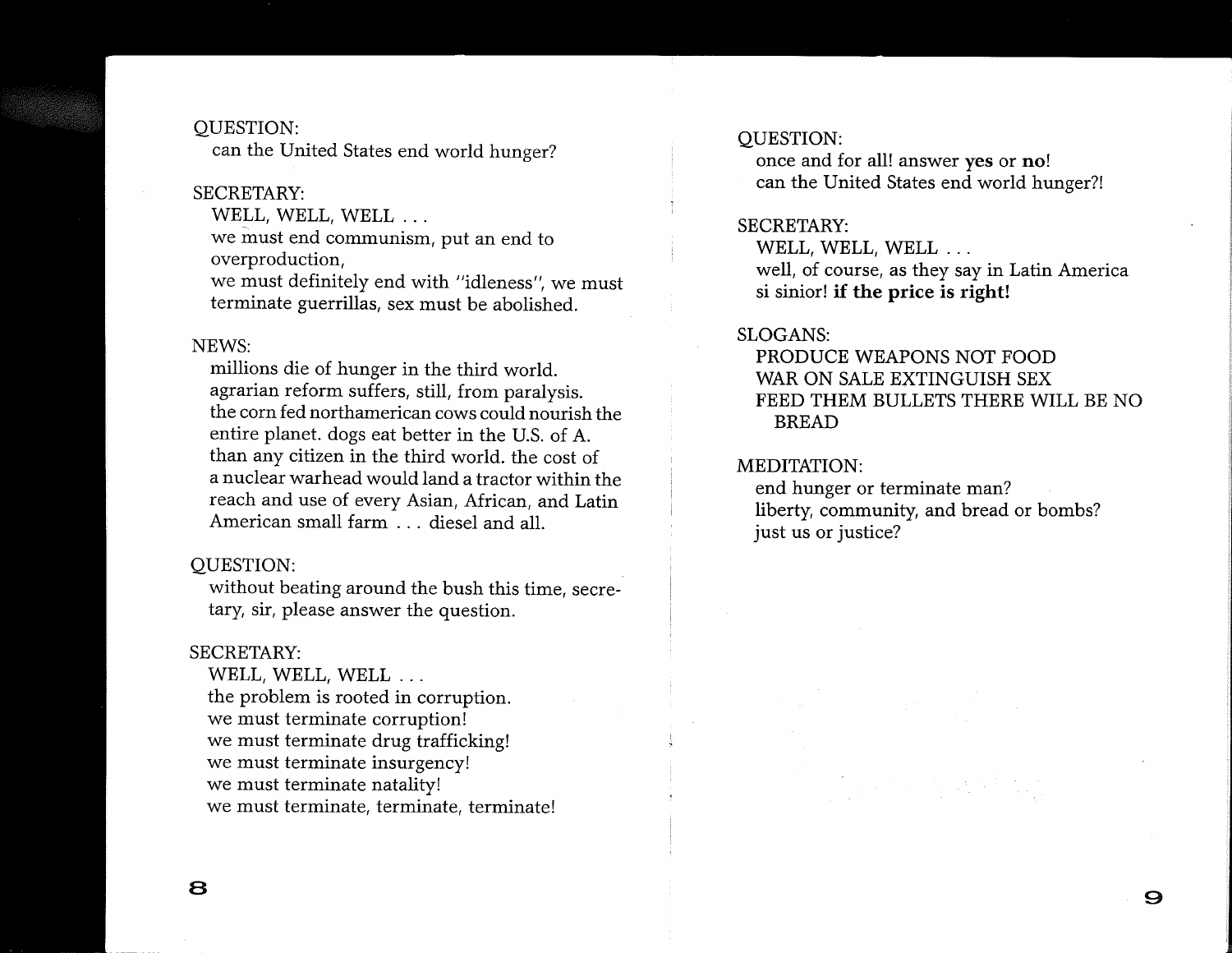## **solicit**



solicit fun. without a kind word. blow no kisses. fund the fund. there b no caress no whisper in anyone's ear. sol,i,sol hug me life or give me ... no crosses pOlease. thy snow flurries won't do. neither will your vikings' fun. fun? what is IT? and HE? and SHE? WE? know not, care not. will not search or inquire. will not require or question. saw a semi-truck jack-knife before my path and crow cried out its awesome wail. the multiwheeled beast banked on a soft shoulder. i, we slit skidded and breezed through. no warmth, no human touch refreshed his forehead. the fifth wheel is indeed roulette. snow hugs death and death has no quiver. cats meow and moan. sheeba wails at dawn and blinks her ancient emerald eyes like only siamese can. politicos and unsundry persons watch, stare and think not much of the oil or the waste. in their lives no watercolor only haste. pencil writs figure the world's demise. **jesus saves, moses** invests, **in** southafrica wouldn't make good bumper sticker or holy tablet.

 $\dot{s}$  ......  $\dot{z}$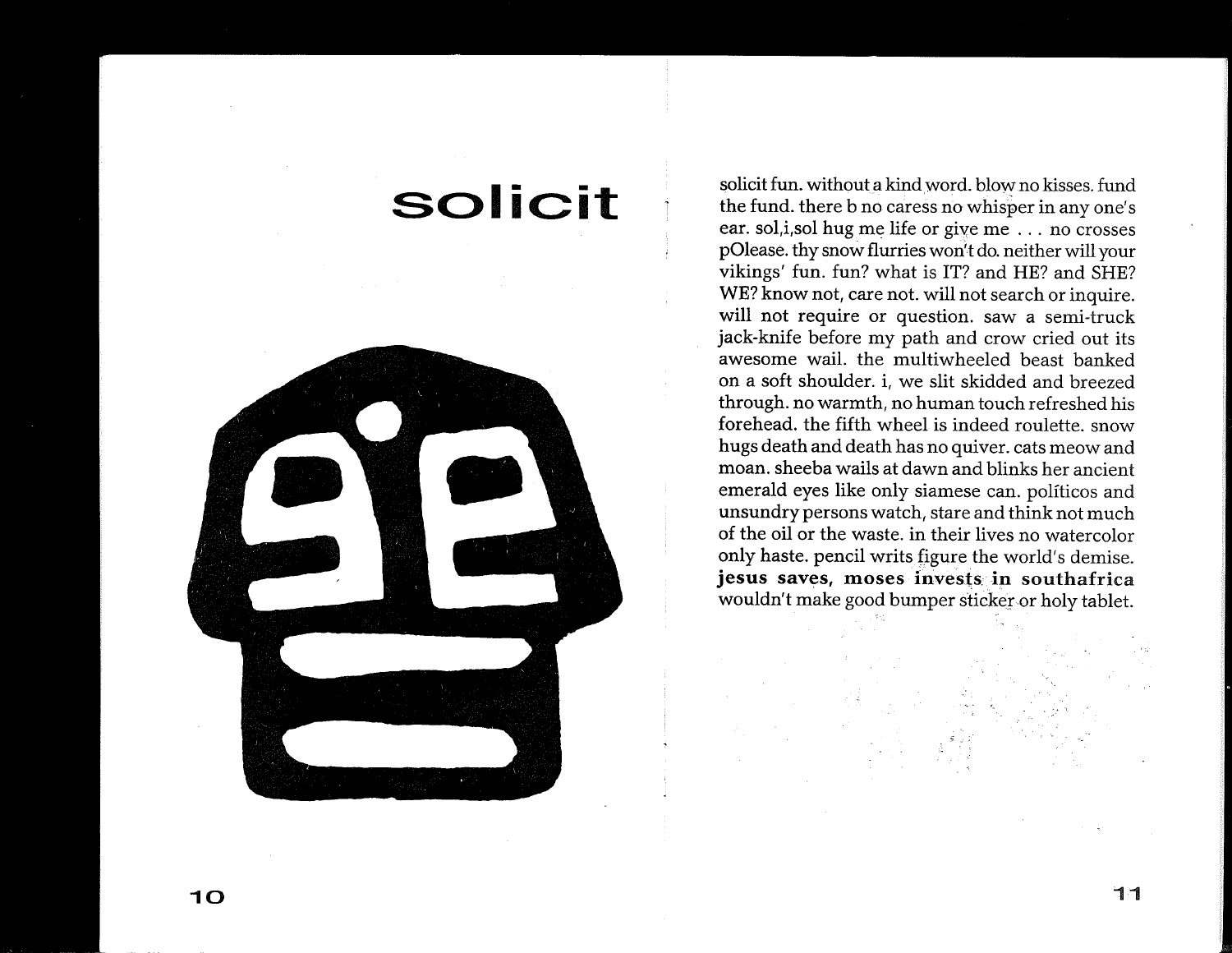## **tremble purple**



trembling torsos seeking peace b thrown about spinal columns snapping drop SAY UNCLE! SAY UNCLE! · .. SAY SAMMY B GOOD TO U · .. SAY SAMMY B GOOD TO U jugulars confess to prescribed deeds linoleums b stained precious body fluids drained while naked SAY UNCLE! SAY UNCLE! · .. SAY SAMMY B GOOD TO U · .. SAY SAMMY B GOOD TO U groins torn electrified, plucked labia devoured while rats bloat celebrating demoncrazy SAY UNCLE! SAY UNCLE! · .. SAY SAMMY B GOOD TO U ... SAY SAMMY B GOOD TO.U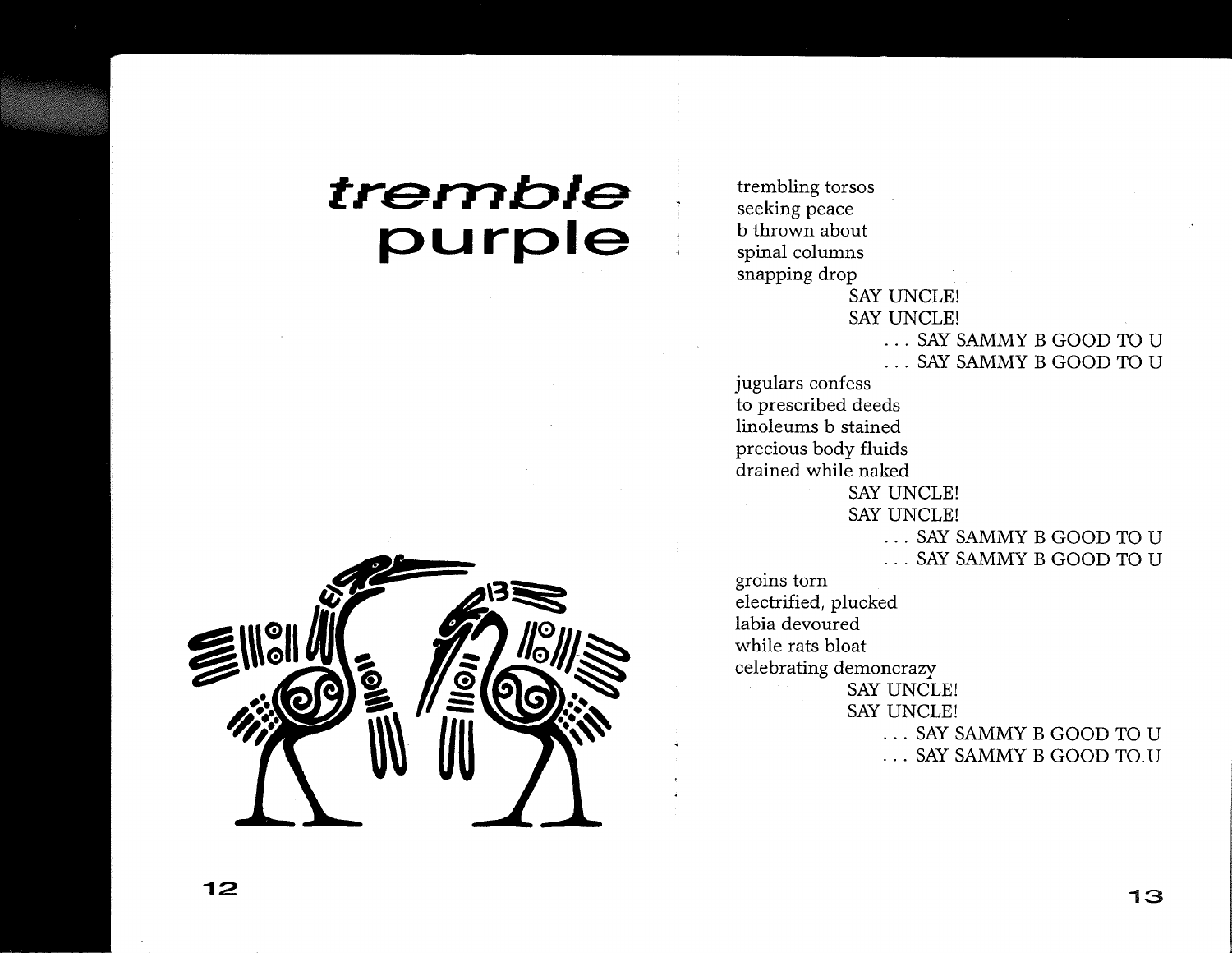tendrils splinter as investments b secured all carry precinct cards

SAY UNCLE! SAY UNCLE! · .. SAY SAMMY B GOOD TO U · .. SAY SAMMY B GOOD TO U pious mandrils bearing guns gorillas totting ripped membranes

Å

 $\frac{1}{2}$ 

ै

on their teeth SAY UNCLE! SAY UNCLE! · .. SAY SAMMY B GOOD TO U · .. ' SAY SAMMY B GOOD TO U

chaos serums pumped, injected way down South contras trapeze apartheid addiction

> SAY UNCLE! SAY UNCLE! · .. SAY SAMMY B GOOD TO U · .. SAY SAMMY B GOOD TO U

mercenaries abound n bodies prowl zombi uniforms meantime, /time b mean men & women struggle to b born SAY UNCLE! SAY UNCLE! · .. SAY SAMMY B GOOD TO U · .. SAY SAMMY B GOOD TO U ya basta!, ya basta! penitentes we b not there b no self flagellation in this house, in this house we b ones to do whatever need b done SAY UNCLE! SAY UNCLE! · .. SAY SAMMY B GOOD TO U · .. SAY SAMMY B GOOD TO U ljque se rinda tu madre! ... Oyes!? que se rinda tu madre! aquí, no effigies to mammon stand aquí, no sanctity of banks prevails aquí, all food is for all people aquí, all people are armed aquí, we live or die in struggle ... NO PASARÁN! ... NO PASARÁN! the age of the new man is here' aquí, the age of the new woman bears a gun to defend the new

born child:NICARAGUA . . . Y KÉ!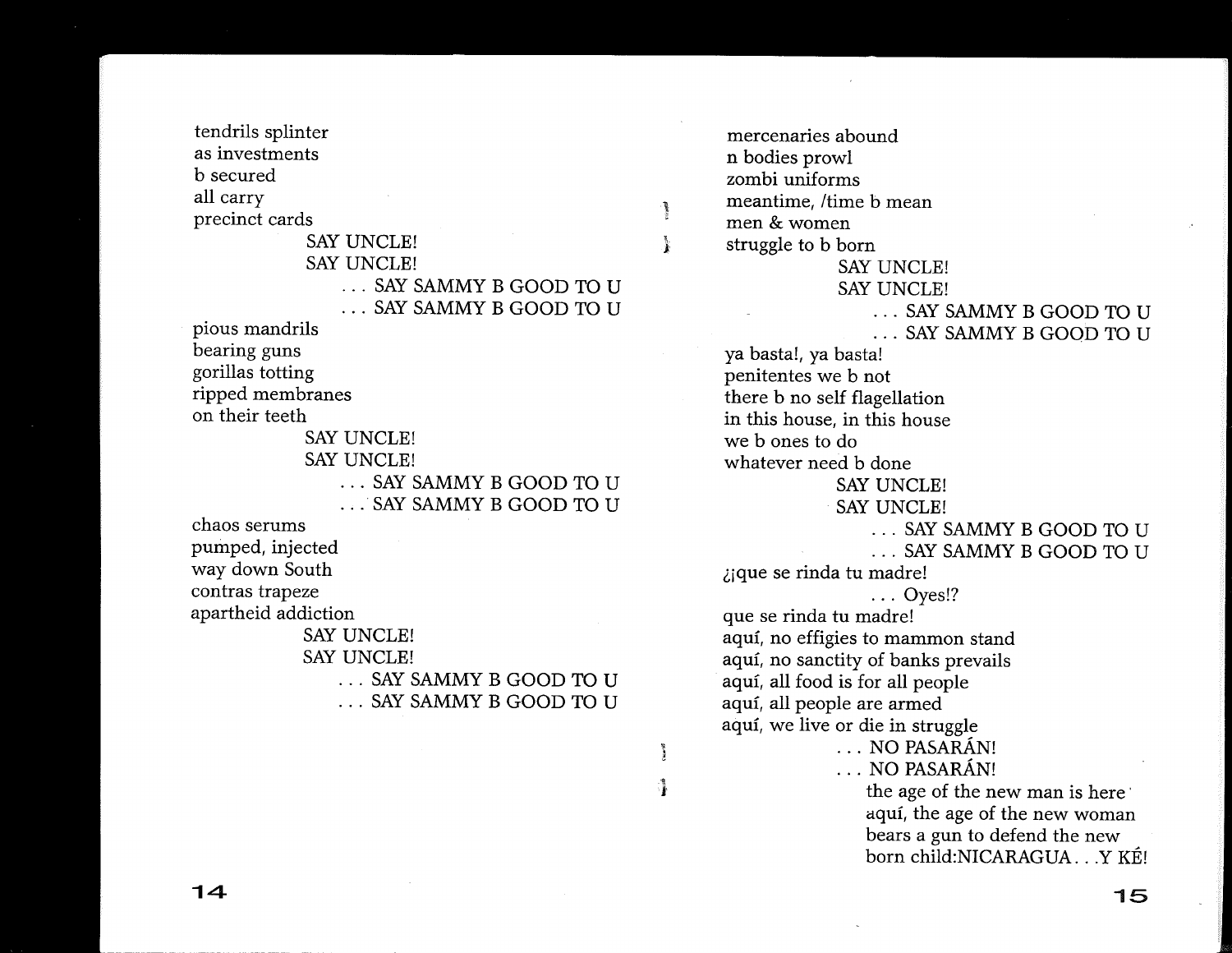## **rnorada**  telurica



costados temblorosos que buscan paz son azotados sus espinas dorsales se quiebran, caen SAY UNCLE! SAY UNCLE! · .. SAY SAMMY B GOOD TO U · .. SAY TIO SAMMY B GOOD TO U

las yugulares confiesan a hechos pre-escritos los lin6leos se manchan con preciosos liquidos humanos vaciados en la desnudez, sangrados SAY UNCLE! SAY UNCLE! · .. SAY SAMMY B GOOD TO U · .. SAY TIO SAMMY B GOOD TO U

las fngles desgarradas electrificadas, acapadas labias mayores devoradas por las ratas que empanzonan celebrando la demoniocracia SAY UNCLE! SAY UNCLE! · .. SAY SAMMY B GOOD TO U · .. SAY TIO SAMMY B GOOD TO U

OSCAR RODRIGUEZ-MENDEZ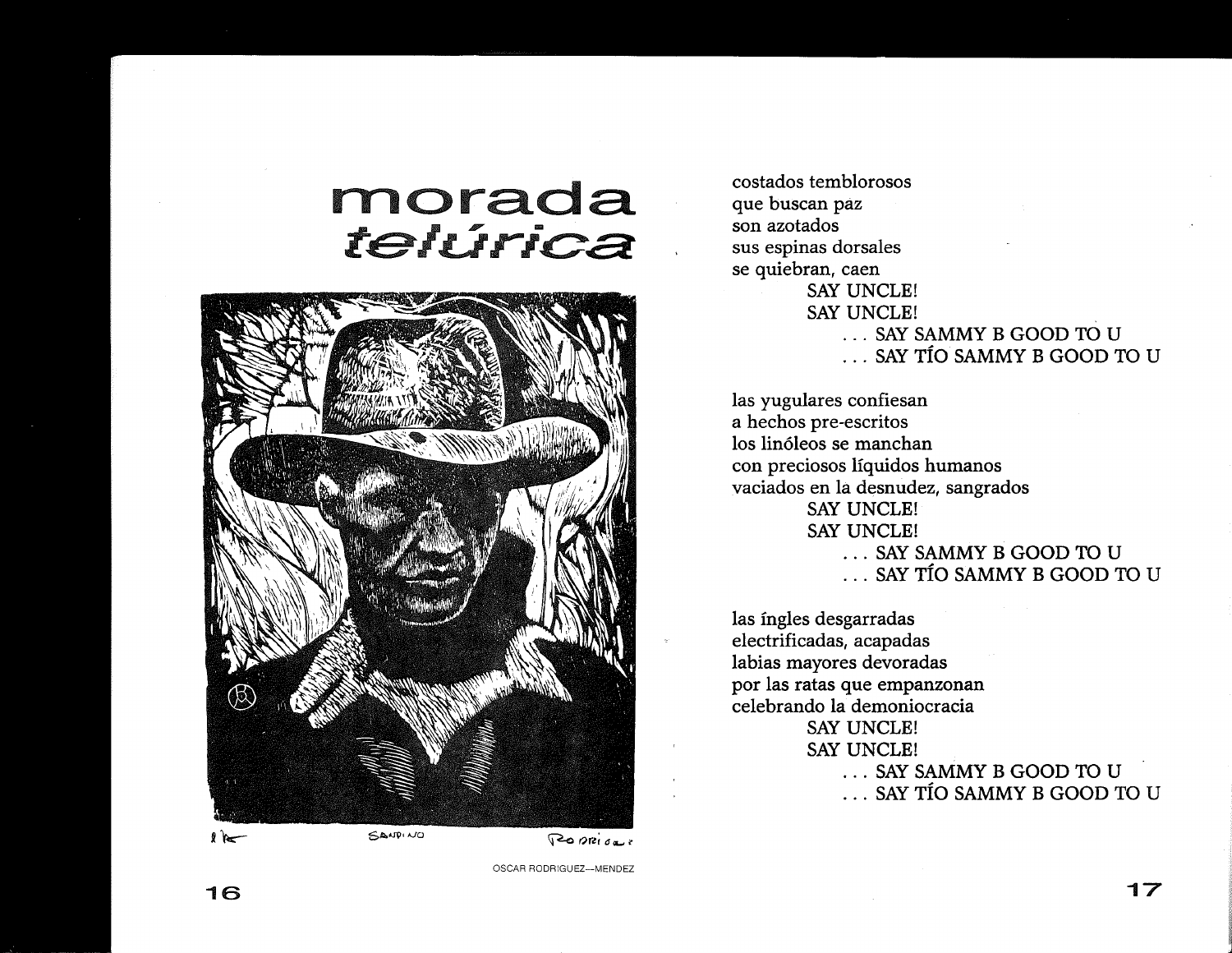los tendones hechos astillas mientras, las inversiones son aseguradas, hipotecadas y todo mundo porta targetitas de identificación SAY UNCLE! SAY UNCLE! · .. SAY SAMMY B GOOD TO U · .. SAY Tfo SAMMY B GOOD TO U

los mandriles piadosos portan armas en los dientes los gorilas gatillean membranas arrancadas con sus mandfbulas sangrientas SAY UNCLE! SAY UNCLE! · .. SAY SAMMY B GOOD TO U

· .. SAY Tfo SAMMY B GOOD TO U

los menjurges del chaos son forzados, inyectados. en las venas del Sur mientras "contras" trapezean su adicción esclavista SAY UNCLE! SAY UNCLE! · .. SAY SAMMY B GOOD TO U · .. SAY Tfo SAMMY B GOOD TO U

los mercenarios abundan sus cuerpos merodean uniformados los zombies entretanto, entretanto hombres y mujeres luchan por el amanecer de un nuevo dfa

#### SAY UNCLE! SAY UNCLE! · .. SAY SAMMY B GOOD TO U · .. SAY Tfo SAMMY B GOOD TO U

ya basta!, ya basta! penitentes no somos en esta morada no nos latigeamos en esta morada somos Jos que preparados estamos para realizar las tareas necesarias SAY UNCLE! SAY UNCLE! · .. SAY SAMMY B GOOD TO U · .. SAY Tfo SAMMY B GOOD TO U

 $\lambda$ jque se rinda tu madre! ... OYES!? que se rinda tu madre! aquf, no esfinges para el dios mammon aquf, no existe la santidad de los bancos aquf, la comida es para todos aquf, todo el pueblo esta armado aquf, morimos 0 prevalecemos en la lucha ... NO PASARÁN ... NO PASARÁN la epoca, la hora del hombre nuevo de la nueva mujer aquf impera,reina y porta armas para defender al recién nacido pueblo a la nueva NICARAGUA ... Y KE!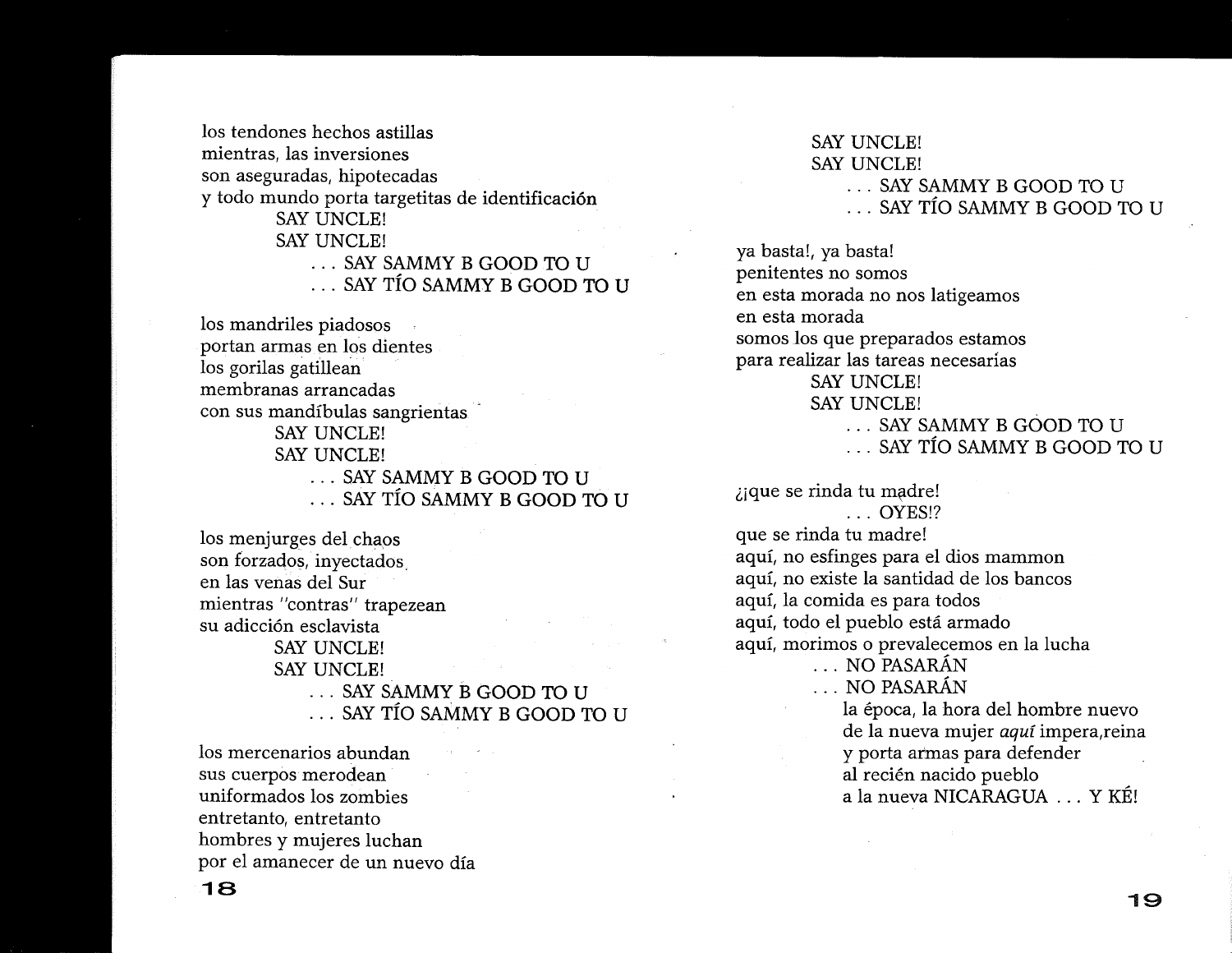## **left just**



i cain't do what u can do let alone do better i can do what i know how 2 do and u cain't wear that feather a thigh 4 a thigh toe 4 a toe atom 4 atom nucleus 4 nucleus hoe 4 hoe eye for eye -no bombs please an i 4 an i hammer for hammer tooth 4 tooth -no bombas 4 pliz an i for an i indeed b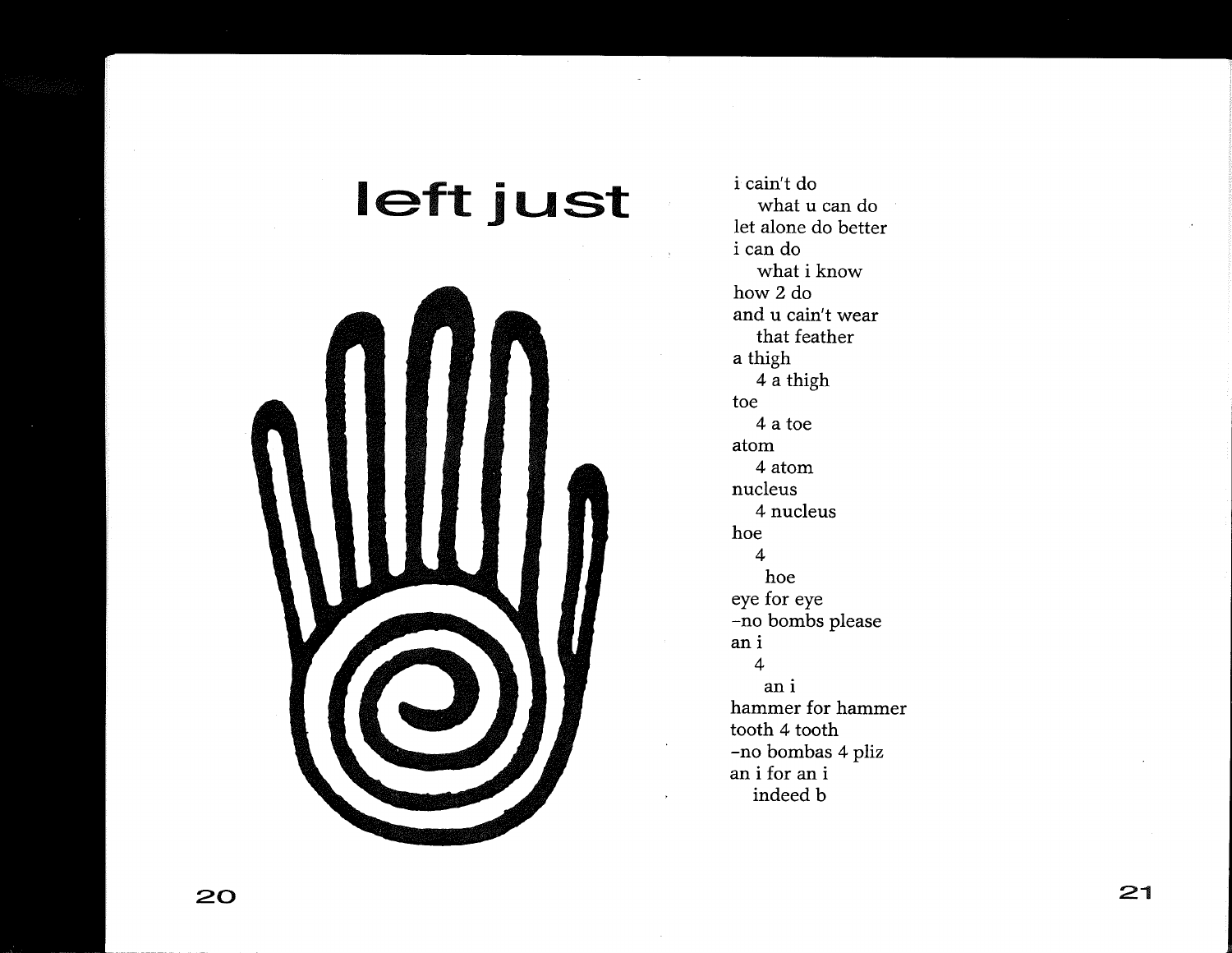a

we wouldn't u say forthchild? u r probably right i probably wrong certain it is wong i am irrevocably left thong, tom and possibly correct not, naught, nut, knot right knot, nut, naught, not wrong just left 2 do what has 2 b done

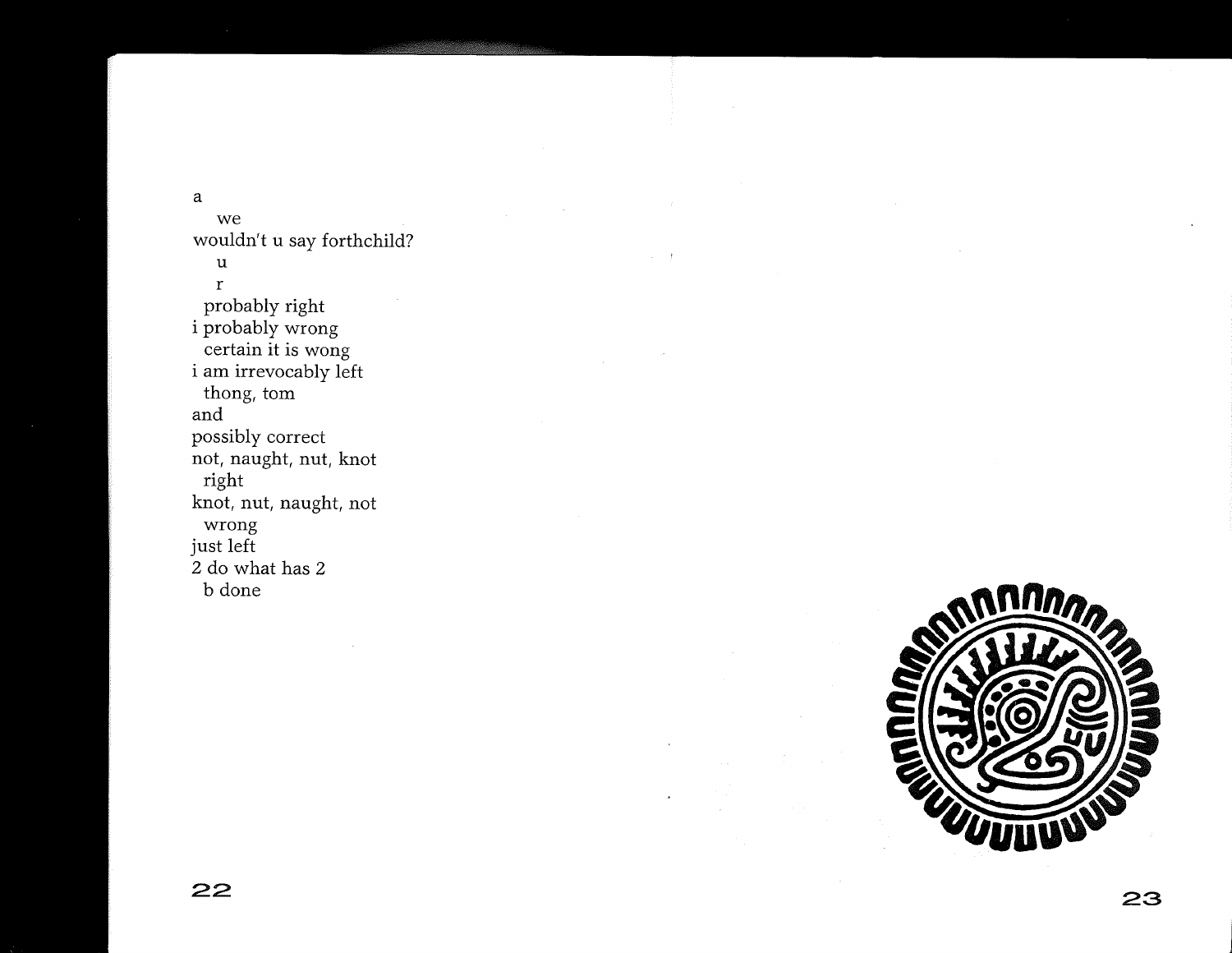## **on**  the beach



**CELIA CALDERÓN** 

on the beach chair i he, thinking across the peaks slushing, joshing i but, not really, the snow b as much his as the sun mine borge, said i and he thought, jorgeluis of course, the hummingbird sucks on and the willow weeps and dylan is bob even though thomas was and is a good poet, he lived off his agenda, while tomás has his hawk *eye*  on the line the borderline, yes the grand littleman el comandante poeta de la sierra sandina tierra i listen "hablando se entiende la gente'', true, so true. premise however lawned on talking which implies a two-way arrow shot put well, witty did anybody listen. well

**24**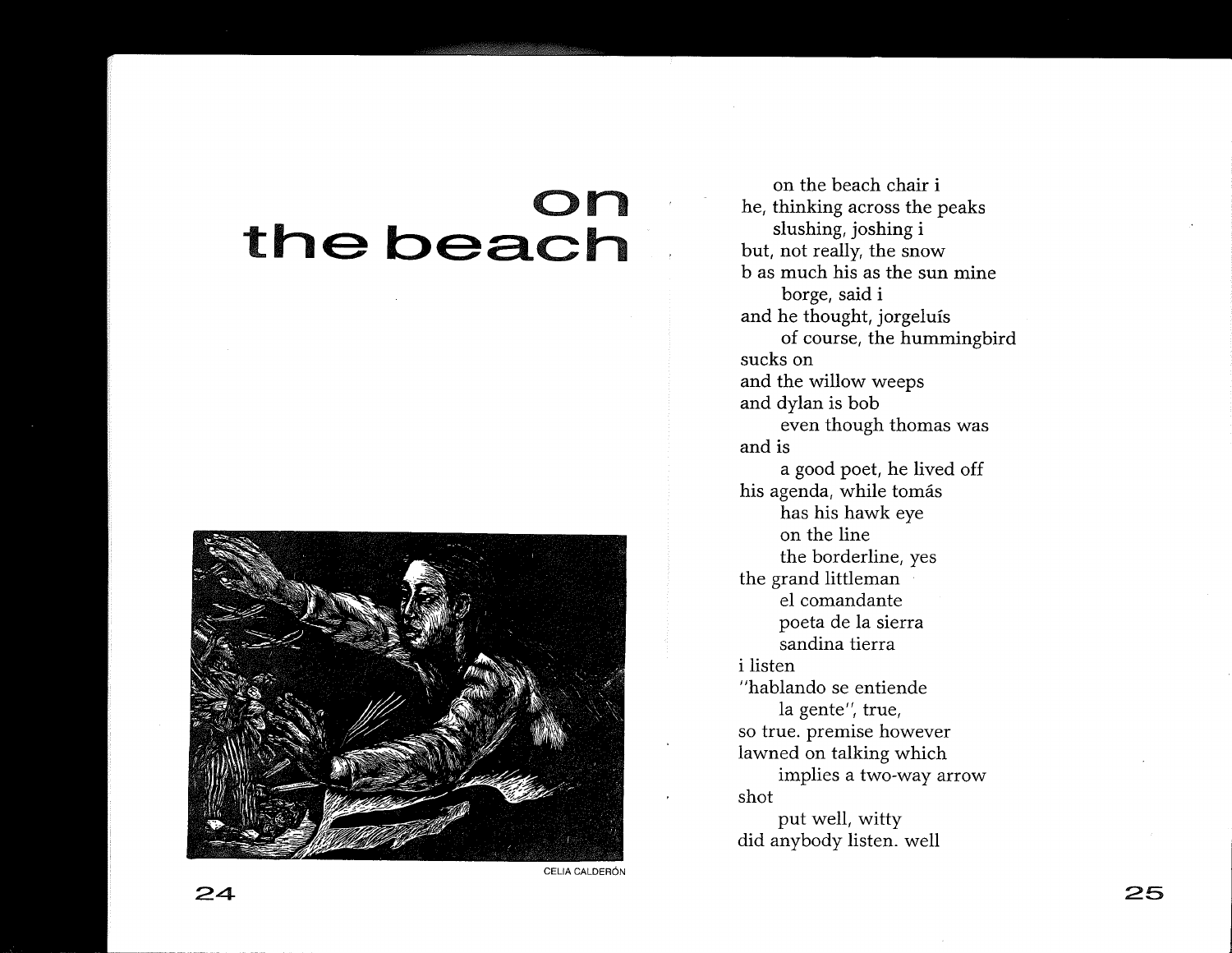english is now the "official" language in california mister, had to legislate it pal a' nque the flow brook cannot be adobed (from **adobe**  building blocks that construct houses, applesheds and ovens). in the southern west or the western south as thee may play thy spool weave cotton so hermano, compadre uniformed parodies politik the world is at hand like a harpsichord only the melody waits tom rhythms blues and crimsons the light out the cave b weaponless i must tell this story now. least the house of lead and computers, pencil ink this sunset well bring the water up worry not suicide is no longer a personal choice transnational bargaining chips chumps chump change ... *iy* nosotros qué?, *inos* otros qué? pos nada, nadan adán papier mache, papel, paper pauper smashed

has only bridges to sleep under stated wealth and property rights white maidens writ titulo arbol que vuela vela hamaca que conoce el rock mas antiguo jmecese! la democracia can only b in a kellogs cereal box prize loterfa malcolm x was the first victima kennedy and king got it as well, ni modo el facismo may have had more tentacles than anyone ever imagined in germany . in the u.s.a. it matured since the hiroshima bomb and its banking pockets this is not a critique in glyph or in spinach of olive oil or whaLE mEAT future shock chooses pesticides, agent orange and, well